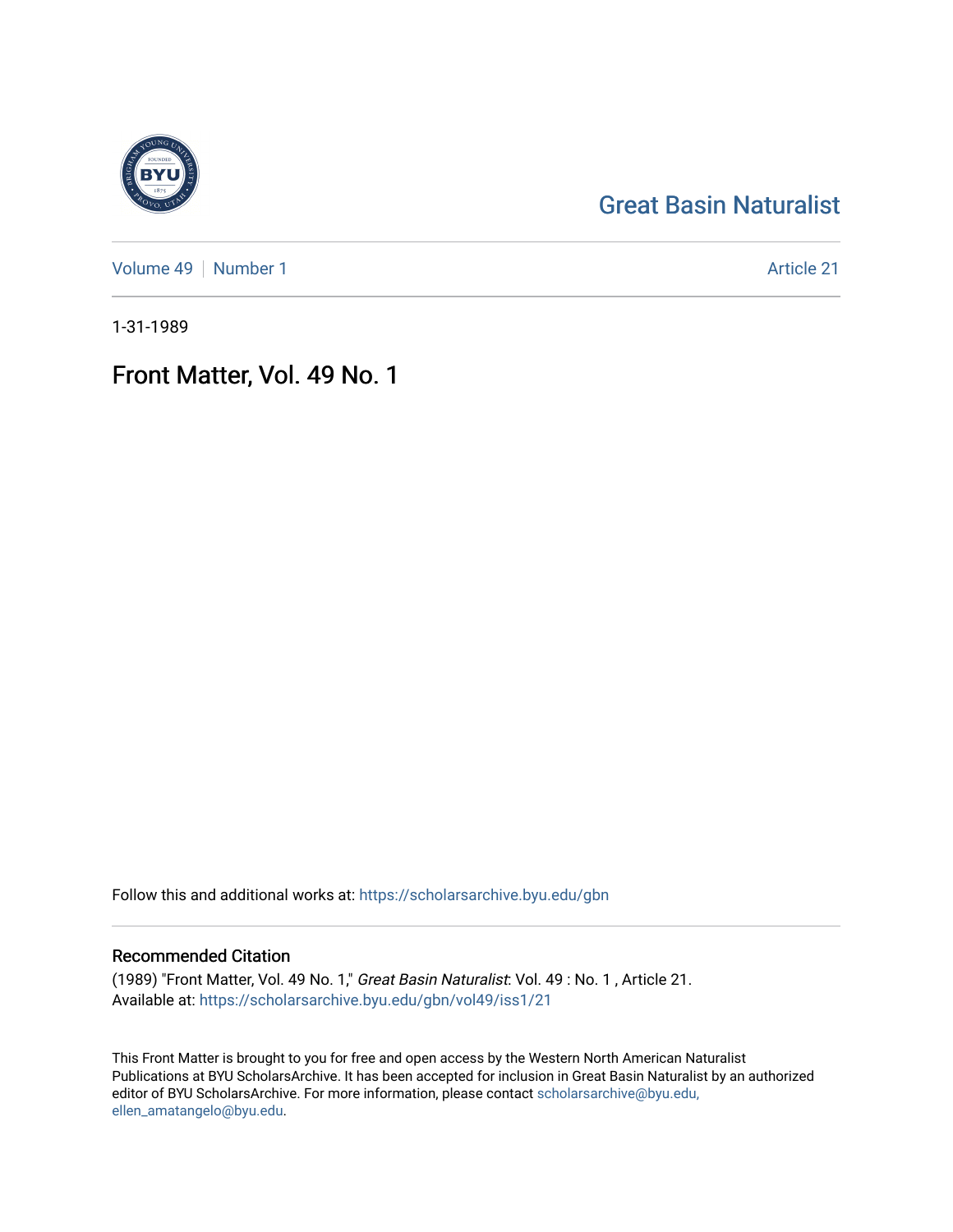# HE GREAT BASIN NATURALIST